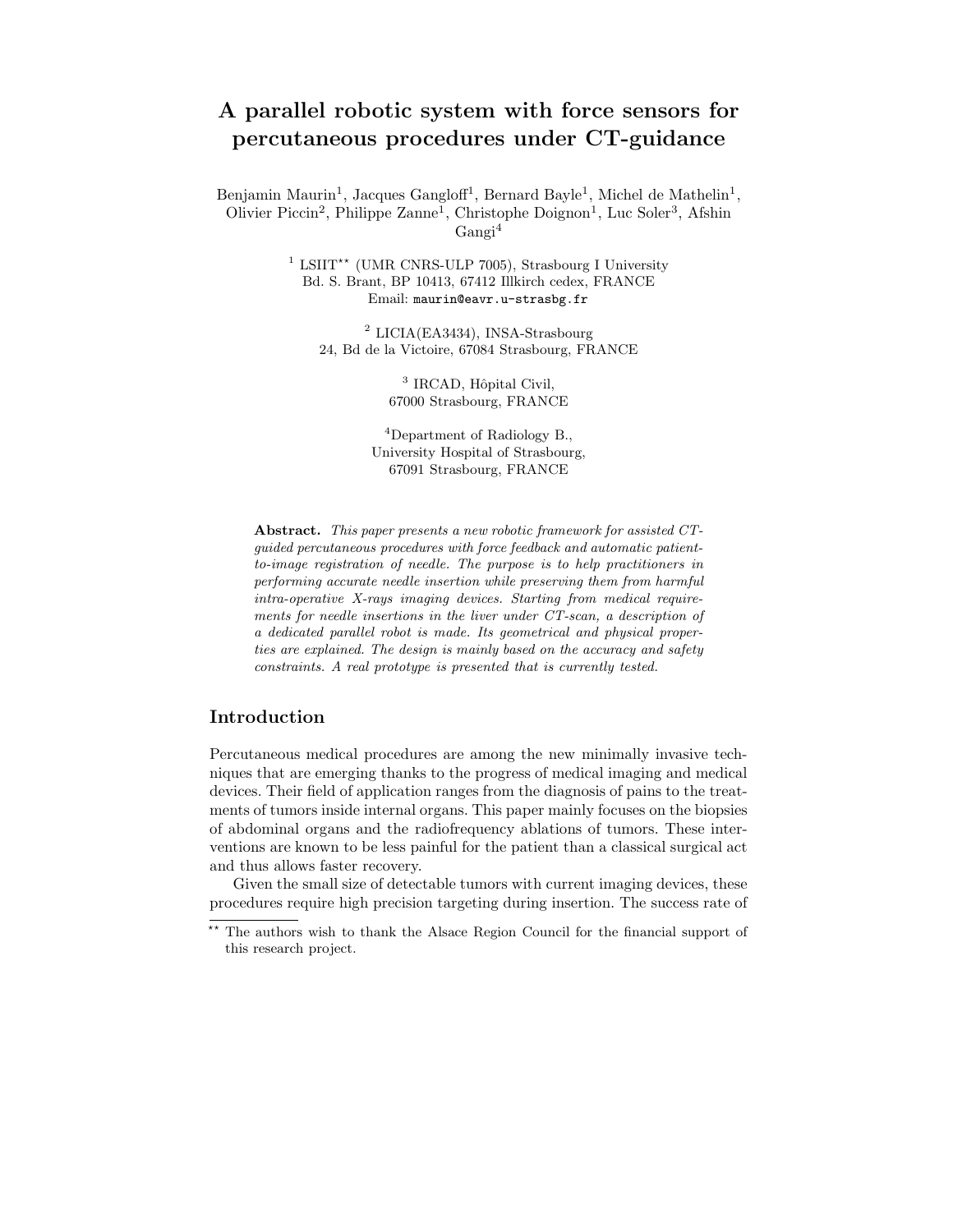such interventions is highly correlated with the accuracy of the needle positioning. In current manual procedures, the needle is hold by the radiologist and a visual guidance is needed, since freehand guidance with direct tactile feedback is not sufficient. For highly precise interventions (about  $1 \, mm$  of accuracy) computed tomography has proved to be an excellent imaging modality given its resolution and good tissue differentiation. Furthermore, CT guidance is very useful when critical organ areas have to be bypassed, like the portal vein in the liver. While recent CT-scans allow the detection of tumors of 1 cm and below, current manual interventions are only made on tumors of  $3 \text{ to } 6 \text{ cm}$ . The main reason is that destruction of these tumors with freehand insertion is not possible due to accuracy problems. It should be noted also that, during a CT-guided needle insertion, the interventionist may be exposed to X-rays potentially dangerous for his or her health when performing a large number of interventions.

Consequently, given the accuracy needs as well as the necessary X-rays protection, CT-guided robotic systems are gaining more and more attention. CTguided robotic interventions are not new as discussed by Taylor [1]. Indeed, Kwoh et al. [2] have done some early work for neurosurgery, Stoianovici et al. [3] on the kidney and they have been followed by other researchers for other organs and procedures. Clinical trials have already been achieved in some cases, but current systems are not well suited for abdominal interventions where the motions and the respiration of the patient create large disturbances.

A general analysis of all existing abdominal procedures is out of the scope of this paper. As an application, we will concentrate on the liver, an organ that is commonly studied because of its importance in numerous pathologies. Furthermore, the internal motions of the liver due to the breathing of the patient makes it a challenging testbed for an image-guided needle insertion robotic system.

# 1 Percutaneous Procedures of the Abdomen

For a clear description of a typical insertion, we decompose the medical gesture in different steps:

- 1. Localization of the target using imaging devices;
- 2. Planning of the trajectory of the needle in the images;
- 3. Selection of an entry point on the abdomen of the patient with an insertion angle;
- 4. Small incision at this point and beginning of the procedure;
- 5. While not on target;
	- (a) Insertion of a few centimeters, guided by tactile sensing and synchronized with breathing motion;
	- (b) release of the needle for free motion around the entry point;
	- (c) New image acquisition for checking;
- 6. End;
- 7. Target reached.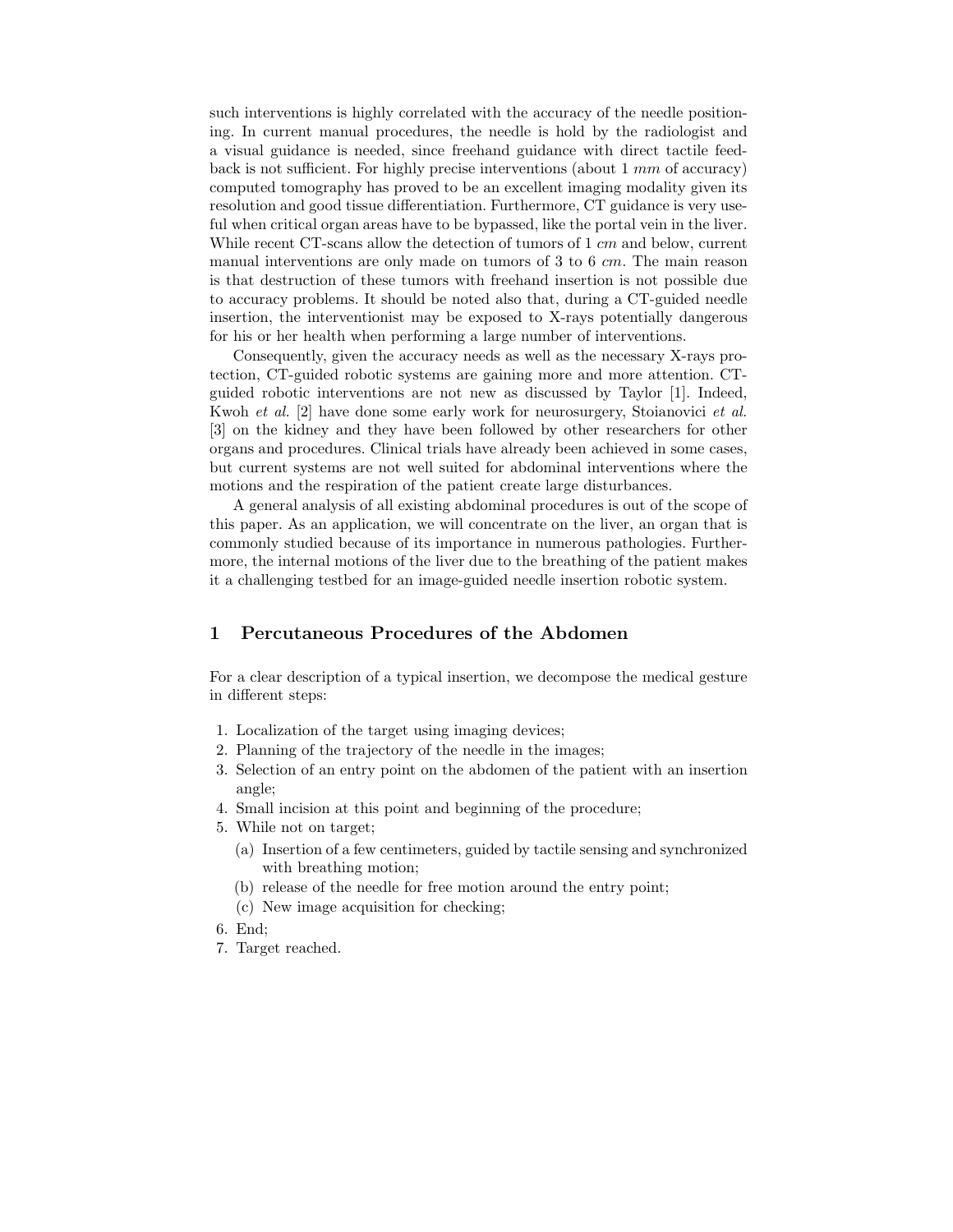Currently, completing all these steps takes about half an hour and accuracy up to 10  $mm$  is considered to be good when the depth is about 150  $mm$ . The first and second steps are often done with pre-operative scans of the patient. As CT-scans provide good tissue differentiation, the planning for needle trajectories is straightforward for physicians. The third step is then made by the radiologist who holds the needle inside the scanner and valids the entry point by acquiring images with the CT-scan (see Fig. 1).

During the insertion phase (5a), the radiologist uses the tactile feedback to detect transitions between organs. This important source of information helps him to guide the needle through the different layers of tissue while the image checks allows him to follow a specific angle of attack and precisely reach a structure deep inside the organ.

Mainly, for accuracy issues, protection of the radiologist and the medical staff, and faster interventions, is it clear that a robotized system will improve the previous operating scheme.



Fig. 1. Check of the needle position during a biopsy under CT guidance

# 2 Medical Requirements for a Robotic System

The observation of a typical biopsy or radio-frequency ablation gives many constraints that are explained in the following section.

### 2.1 Patient Safety and Sterilization Issues

Safety and asepsis are critical requirements. For abdominal access, the motion of the patient and the breathing issue are major difficulties. Real-time compensation of motion by hand is obviously what the radiologist is doing during interventions and such analogy should be employed in the design. Furthermore, the robot must remain motionless with respect to the patient in case of a failure, in order to avoid an undesirable motion or twist of the needle. The sterilization has a direct impact on the selection of the structure and its material characteristics, since nearly all radiological instruments are either placed in safe protective bags or sterilized by auto-clave.

### 2.2 Dimensions and Mobility of the Mechanism

For abdominal interventions, the patient is placed on a translating table that moves in the CT-scan tunnel which is only 700 mm in diameter. The space dimensions are restricted by the patient build and the table. A patient of stout build fills a large volume of the CT gantry and the available space looks like a 200 mm radius half-sphere centered on the entry point.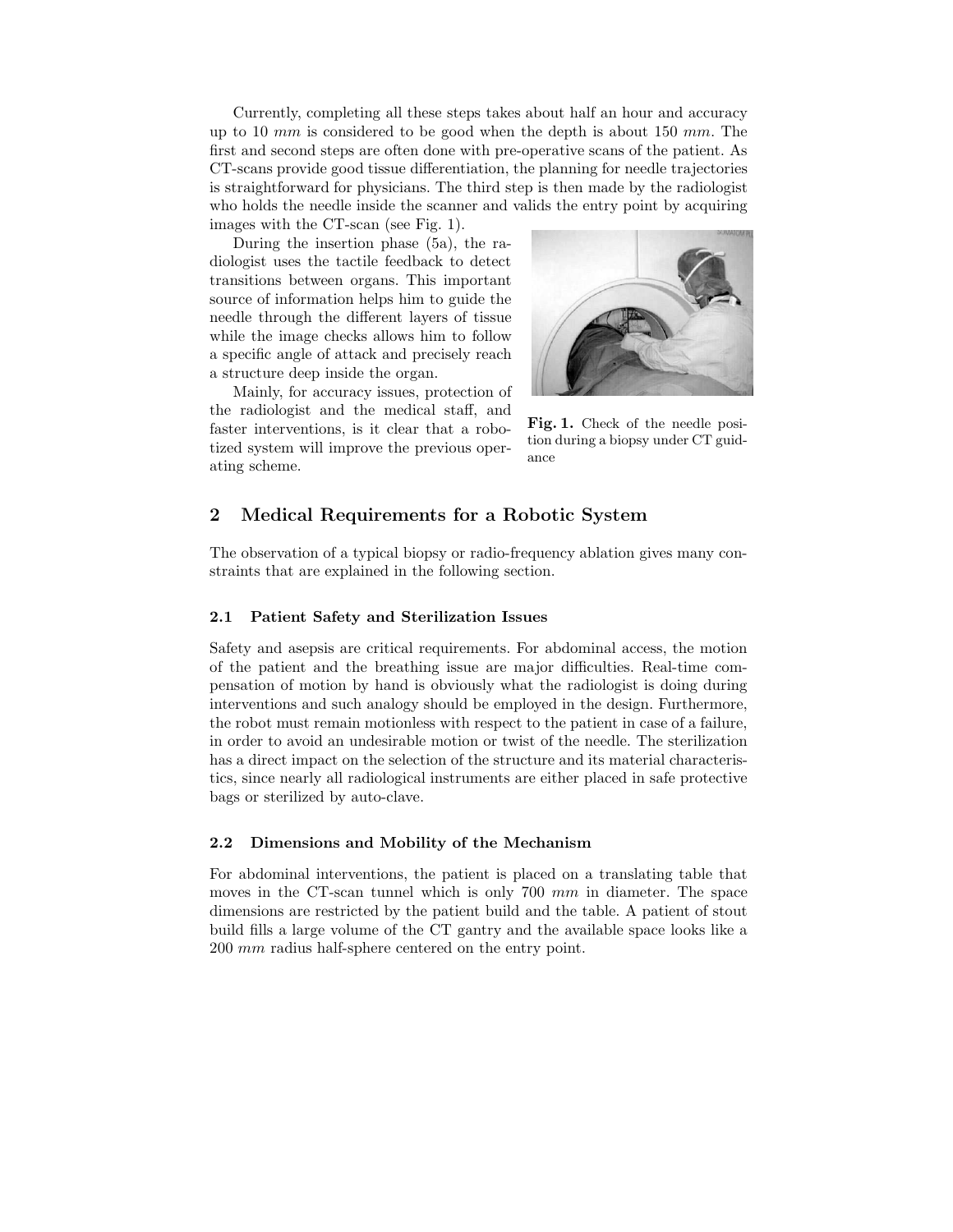The insertion gesture made by the radiologist is complex and theoretically requires six degrees of freedom to hold and insert the needle. This can be split in two dissociated mobility: first the positioning and orientation of the supporting axis of the needle, second the insertion along the axis of the needle and the self rotation about its axis. The positioning and orientation is done by the robotic positioning device described in this paper while the descent and self rotation of the needle will be achieved by a special handling device that is not detailed in this document. Consequently, the required mobility of the positioning device corresponds to three degrees of freedom for positioning the entry point and two additional degrees for orientation of the supporting line of the needle about the entry point.

#### 2.3 CT-scan compatibility

Metal and electrical devices diffuse X-rays. Thus to avoid a distortion of the reconstructed images, these materials must be avoided in the X-rays plane that slices the body of the patient.

#### 2.4 Exertable Forces and Accuracy.

Several recent papers on bovine liver [4] and pigs liver show that a force of about a few Newtons is applied on the needle during real invivo insertions. Figure 2 shows typical data measured on the insertion axis during in-vivo acquisitions on a liver of a pig through the skin. The force sensor was attached to a needle and inserted by a robot and a radiologist [5]. To achieve a real improvement over manual insertion, an accuracy of at least 5 mm or better at the tip of the needle is required.



Fig. 2. A typical force measurement on a liver of a pig (by hand and using a robot)

#### 2.5 Tele-operation and Force Feedback.

We strongly believe that the radiologist will remain the principal actor of an intervention and a needle insertion robotic system is necessarily tele-operated on a master-slave basis. Currently, the radiologist feels the different tissue layers while driving the needle. This tactile sense must be given through a sensor-based haptic feedback to the master device. A real-time visual representation of the needle inside the body should be beneficial [6] as CT-image slices are not aquired in real-time.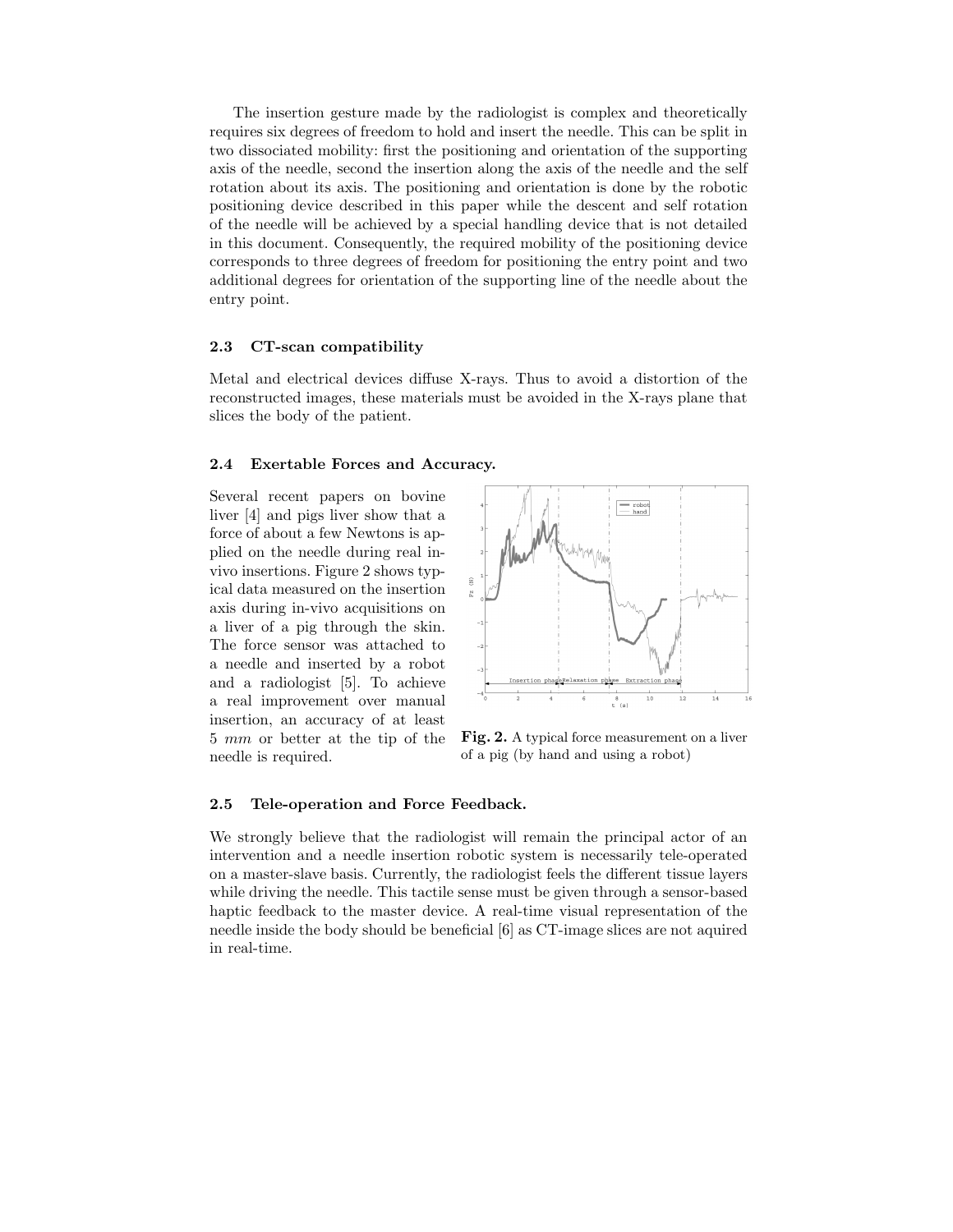#### 2.6 Registration of the Needle.

CT-scan allows to compute fiducial-to-image registration thanks to stereotaxic fiducials (see [7]). As the configuration of a robotic system can be fully determined by its forward kinematics, the automatic registration of the needle in the operating space may be an advantage over manual intervention. In fact, even if the needle is not completely visible in the image but the fiducial is, the tip position is known.

### 3 Design and Description of the Robotic System.

#### 3.1 Answers to the Previous Medical Constraints

The safety of the patient is undoubtly the most important condition to be favored in the design. Like some recent works done on light robotic systems (see Berkelman et Al. or Hong et Al.  $[8, 9]$  our prototype is also fixed on the abdomen of the patient, so that the motions of the patient and the external motions due to breathing are naturally compensated. Special straps are fastened to the body to avoid involuntary motion of the base support. The robotic device is fixed on the base support. This feature allows to select the best initial configuration according to the intervention objectives. Internal breathing effects can be compensated by synchronisation of the robot and needle driver with the breathing machine.

The size of the robot is small enough to fit in the available space. The weight has been limited to  $3 \; kq$  since the robot has to be on the abdomen which is a typical acceptable value. Sterilization of the actuators and sensors through autoclave is very difficult with usual technology, hence a plastic film will be used to protect all electronic devices that can be directly in contact to a human.

The mobility of the platform of the mechanism, supporting the needle-holder, should be a semi-spherical workspace about the entry point. For each accessible point of this workspace, our device may allow two more degrees of freedom for orientation of the platform. The CT-scan compatibility is ensured by choosing a platform that has no metallic parts crossing the X-rays plane.

To decrease the absolute positioning error, a rigid parallel structure is proposed. As a matter of fact, exerted forces are set to 20  $N$  in our design. Rigidity also provides better force measurements from sensors attached to the platform at the interface with the needle driver. This should help the planned tele-operation force control.

Furthermore, patient-to-robot registration is necessary for visual guidance. For this purpose, stereotaxic fiducials (cubes with metals rods) are used to accuratly estimate the position and orientation of the base of the robot.

#### 3.2 Structure Description

The designed structure has three legs, i.e., three serial chains joining the base to the platform. Two opposite legs of the robot are symmetrical chains and form a planar 6-bar linkage. This linkage aims at constraining three degrees of freedom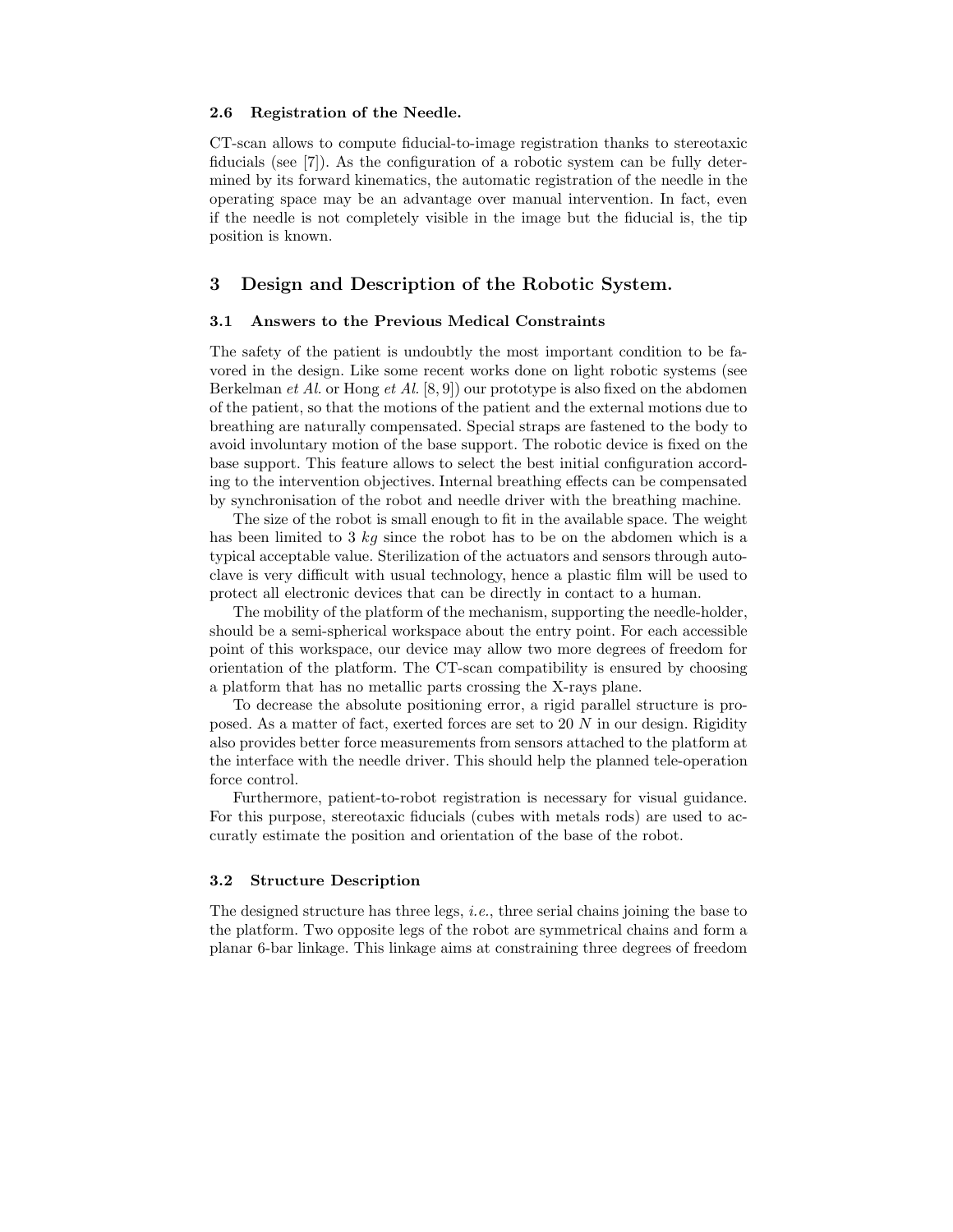in its plane. Two degrees of freedom remains: the first one is a rotation of the planar 6-bar linkage about the line  $(\Delta_1)$  passing through the base (see Fig. 3). The second corresponds to the orientation of the platform about the line  $(\Delta_2)$ . According to the classification of Tsai [10], the system we designed is made of a 6-bar linkage joined to a 4-bar linkage by a common platform, which is a parallel structure. The solution of this kinematic problem is done in closed form using a



Fig. 3. A kinematic representation of the robot and its reachable workspace

Local Product Of Exponentials Formalism [11, 12]. An approximated numerical Jacobian is used to study the workspace and the rigidity of the mechanism since the closed-form solution is not straightforward.

In order to verify the possible motions of the mechanism, a numerical engine in C++ has been build (using Open Dynamic Engine, see Fig. 4). The simulations show that the kinematics models are well solved. The workspace shown on Fig. 3 has been computed using Matlab and shows only the right half space which is compatible with the previous requirements.

#### 3.3 Physical Prototype.

Starting from the structural description of the robot (mechanism topology, number of bodies type of joints)

the robot is modeled in order to define its kinematics skeleton on a CAD system. The material used to build its links is glass-filled polyamide powder to comply with the CT-Scan imaging requirements (see Fig. 5 for the physical prototype). The mechanical design of the links is done using bearings to limit friction and backlash. A special care is taken to increase structural stiffness of the system. This system is designed to maintain a force of 20 N applied to the platform. Each actuation unit comprises a gear housing specifically designed for this application, an Harmonic Drive reduction gearing, an ultrasonic motor and an incremental encoder.



Fig. 4. The simulation environment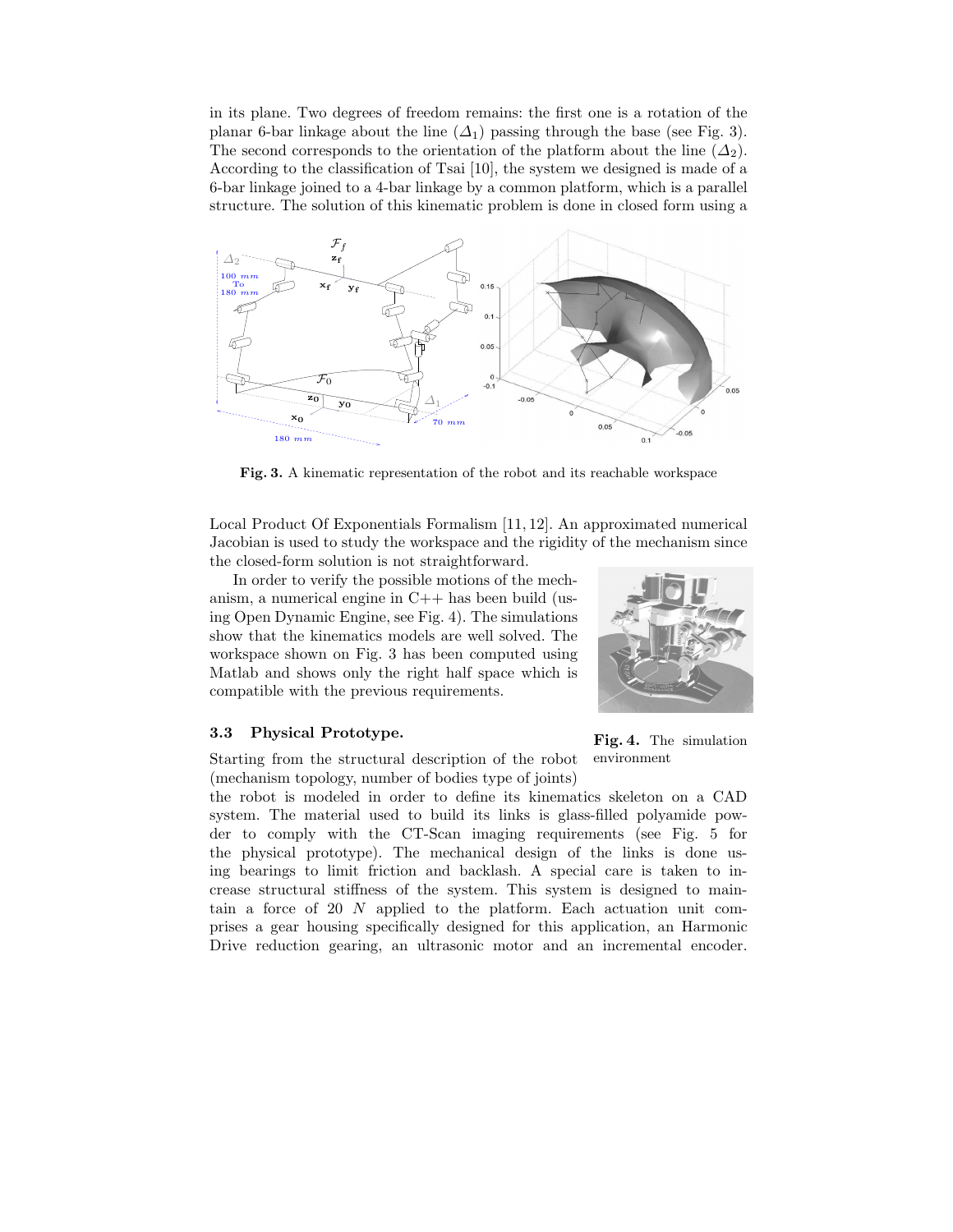

Fig. 5. The robotic system attached to the abdomen, without the needle driver, the cables and the force sensors  $(1.5\; kq)$ 

Three force sensors (Sensotec load cells) are symmetrically positioned on the needle driver unit that is attached under the platform. These devices give the force applied along the insertion axis. An haptic interface (Sensable 1.5 PHANToM) is currently used for the feedback needs. The prototype is registered in the CT-scan using stereotaxic fiducials made of  $30 \times 30 \times 40$  mm plastic cubes with metal rods (see [13]). The fiducial cubes made for the robot registration are attached to its base (see Fig. 6). For now, an accuracy recontruction of under 1 mm in position is obtained using  $512 \times 512$ image with 0.5 mm scaling factors.



Fig. 6. CT-scan of a fiducial cube attached to the robot

### 3.4 Current work and limits

The accuracy of the guidance depends on the fastening of the supporting base. This point is under work and a first solution currently explored is based on a deflating bag. It should hold tight the support to the patient while allowing the breathing motion. The current control scheme is position-based and further improvements have to be done for automatic registration of the system. A navigation-like feature (point and click paradigm) is currently implemented in order to help the radiologist to do the initial placement of the needle.

### 4 Conclusion

This paper presents the strong requirements on a safe robotic assistant for percutaneous procedures on the abdomen under CT-guidance. A novel five degrees of